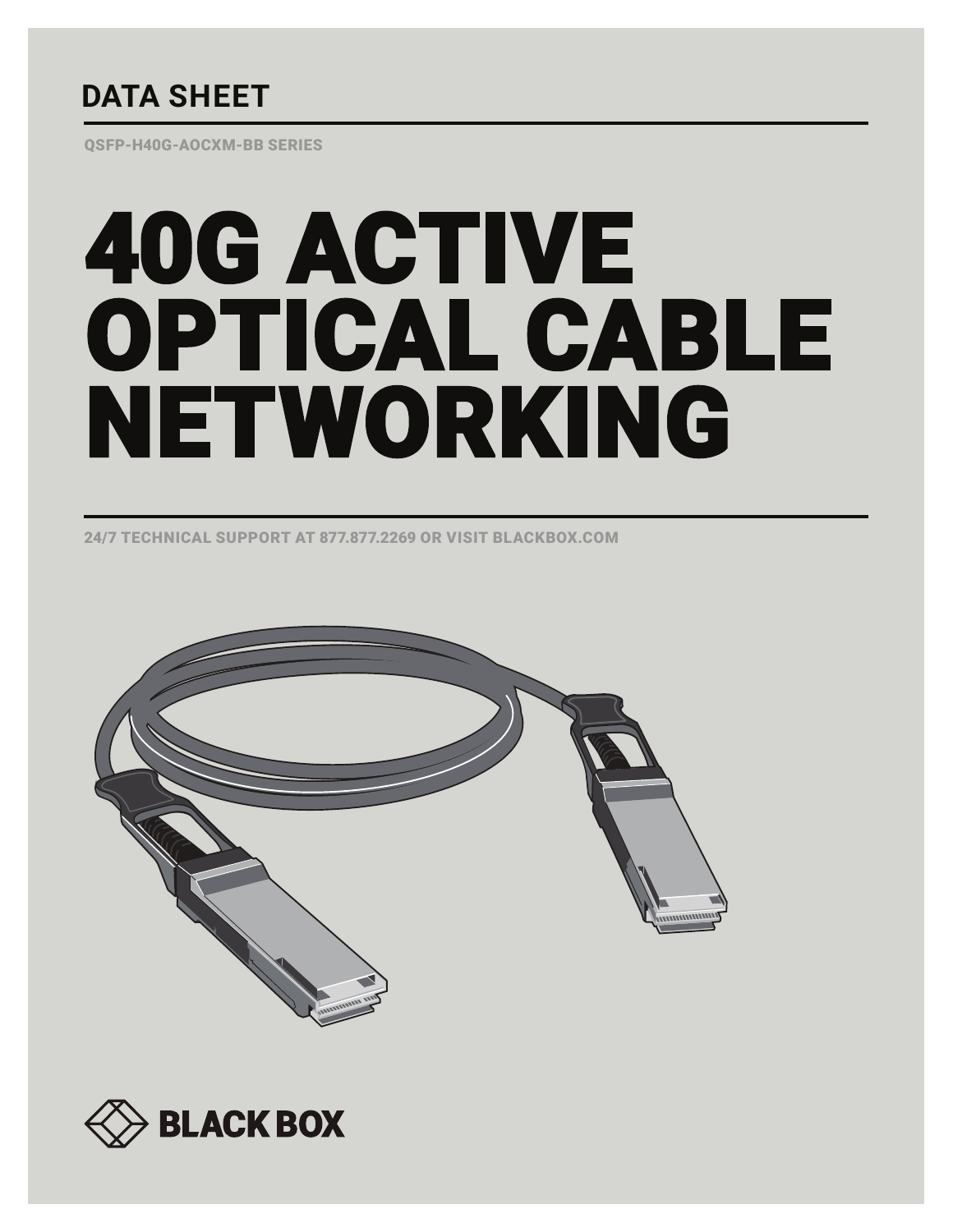## **OVERVIEW**

#### 40G ACTIVE OPTICAL CABLE FOR NETWORKING DATA SHEET





#### **INTRODUCTION**

Black Box 40G Active Optical Cables provide premium, error-free performance for data, storage, and high-performance computing (HPC) interconnectivity. 100% compatible to Cisco QSFP-H40G-AOCxM= Active Optical Cables, these cables connect your Cisco switches, routers and servers. Constructed for full compliance with the QSFP+ Multi-Source Agreement (MSA) and SFF-8436 industry standards, you can also make connections among your non-Cisco, 40G compatible networking equipment. Programmed, tested and serialized to ensure compliance and functionality, Black Box Active Optical Cables are the ideal solution for 40G Ethernet, Infiniband QDR, 4G/8G/10G Fiber Channel applications and more.

#### Ultra-Thin and Light Design is Ideal for High-Density, High-Bandwidth Applications

Active Optical Cables are much thinner and lighter than their copper direct attach cable (DAC) counterparts, making them perfect for use in today's ultra-high density applications, where they take up less space and put less stress on equipment. The increase in space leads to increased air flow, saving you money on cooling overheated equipment. Also, optical technology provides significantly higher bandwidth than copper direct attach cable, allowing for ultra-fast data transmission at long distances, unlike DACs, which start to experience excessive bit error rates at over 16.4 feet (5 m).

#### All-in-One Solution Makes for Simple Connections with Low Latency

With an all-in-one, hot-swappable cable design, active optical cables provide you with an easy to connect solution that doesn't require purchasing multiple transceivers and cabling. The lack of additional connection points also means lower latency, so you can be confident of your data integrity. Hot-swappability makes upgrades and equipment replacements a breeze, minimizing downtime to your network connectivity. In addition, AOCs provide a cost-efficient low-power solution (less than 2.5 W) that is essential in today's high data-rate applications.

#### Minimal EMI Profile

Active Optical Cables (AOC) feature a minimal EMI/RFI profile due to their fiber optic construction. Superior resistance to EMI/RFI interference ensures data integrity, which is essential in today's ultra-high density rackmount applications that cannot tolerate any signal downtime or interruption. And as security concerns continue to grow, fiber is well suited to provide protection against tapping of your data.

#### **FEATURES**

- § **100% COMPATIBLE TO CISCO QSFP-H40G-AOCXM**
- § **COMPLIES WITH QSFP+ MULTI-SOURCE AGREEMENT (MSA) AND SFF-8436 STANDARDS**
- § **USES VCSEL TECHNOLOGY OVER 850-NM MULTIMODE FIBER FOR OPTIMAL PERFORMANCE**
- § **ULTRA-THIN AND LIGHT OPTICAL CABLING IDEAL FOR HIGH-DENSITY NETWORKING APPLICATIONS**
- § **LOW POWER USAGE (LESS THAN 2.5 W) IS EXTREMELY VALUABLE IN HIGH DATA RATE APPLICATIONS**
- § **PERFECT FOR POINT-TO-POINT, INTRA-RACK AND RACK-TO-RACK CONNECTIONS OF 40G EQUIPMENT**
- § **CONSTRUCTED USING LSZH LOW-SMOKE ZERO HALOGEN CABLING**
- § **CASE SUPPORTS OPERATING TEMPERATURE RANGE OF 32 TO 158° F (0 TO 70° C)**



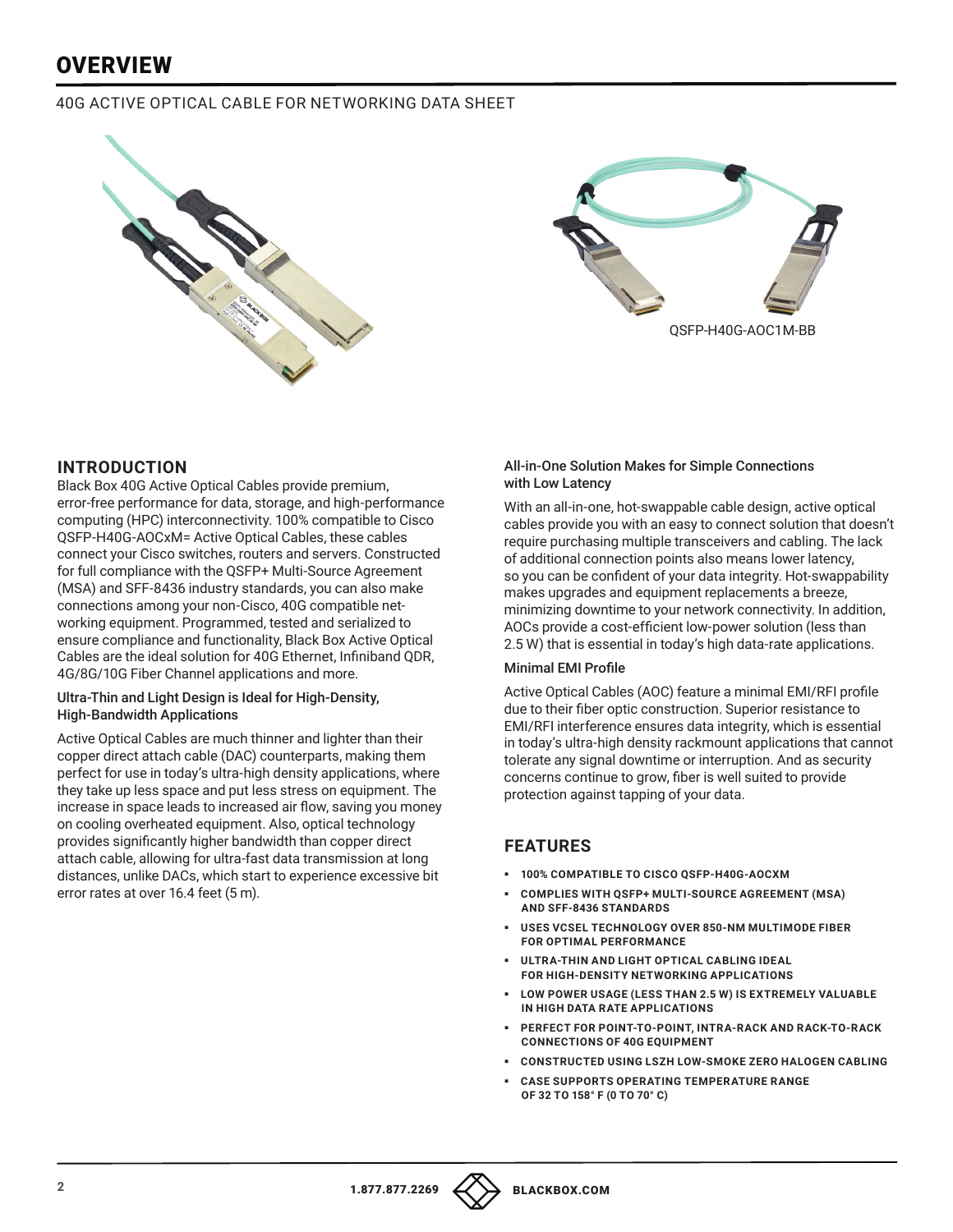## DIMENSIONAL DIAGRAMS AND SPECIFICATIONS

#### 40G ACTIVE OPTICAL CABLE FOR NETWORKING DATA SHEET



| <b>DIMENSIONS IN MILLIMETERS (MM)</b> |      |      |     |      |      |       |                          |                |     |      |                |                |                |                |                |
|---------------------------------------|------|------|-----|------|------|-------|--------------------------|----------------|-----|------|----------------|----------------|----------------|----------------|----------------|
|                                       |      | L1   | L2  | L3   | L4   | W     | W <sub>1</sub>           | W <sub>2</sub> | н   | H1   | H <sub>2</sub> | H <sub>3</sub> | H <sub>4</sub> | H <sub>5</sub> | H <sub>6</sub> |
| <b>MAXIMUM</b>                        | 72.2 |      | 128 | 4.35 | 61.4 | 18.45 | $\overline{\phantom{0}}$ | 6.2            | 8.6 | 12.4 | 5.35           | 2.5            | 1.6            | 2.0            |                |
| <b>TYPICAL</b>                        | 72.0 |      |     | 4.20 | 61.2 | 18.35 |                          |                | 8.5 | 12.2 | 5.2            | 2.3            | 1.5            | 1.8            | 6.55           |
| <b>MINIMUM</b>                        | 68.8 | 16.5 | 124 | 4.05 | 61.0 | 18.25 | 2.2                      | 5.8            | 8.4 | 12,0 | 5.05           | 2.1            | 1.3            | 1.6            |                |

NOTE: X is the cable length (1, 2, 3, 5, 10, or 15 meters [m]).

| ABSOLUTE MAXIMUM RATINGS   |                  |        |                |            |             |              |  |
|----------------------------|------------------|--------|----------------|------------|-------------|--------------|--|
| <b>PARAMETER</b>           | <b>SYMBOL</b>    | MIN.   | <b>TYPICAL</b> | <b>MAX</b> | <b>UNIT</b> | <b>NOTES</b> |  |
| <b>SUPPLY VOLTAGE</b>      | VCC <sub>3</sub> | $-0.5$ |                | $+3.6$     | V           |              |  |
| <b>STORAGE TEMPERATURE</b> | Ts               | $-10$  |                | $+70$      | ۰c          |              |  |
| <b>OPERATING HUMIDITY</b>  | <b>TOP</b>       | $+5$   |                | $+85$      | %           |              |  |

NOTE1: No condensation.

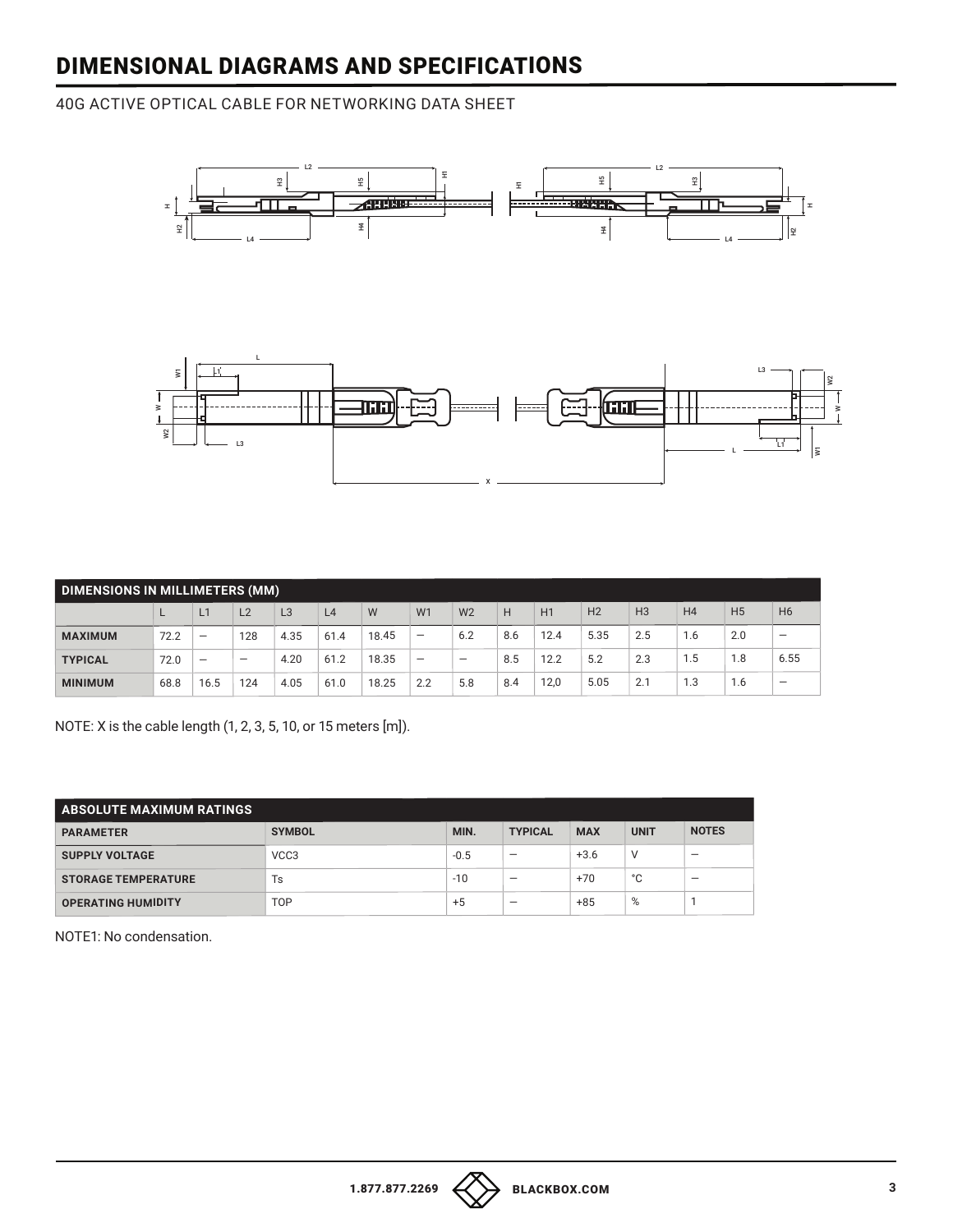#### 40G ACTIVE OPTICAL CABLE FOR NETWORKING DATA SHEET

| <b>RECOMMENDED OPERATING CONDITIONS</b> |               |          |                |            |             |              |  |
|-----------------------------------------|---------------|----------|----------------|------------|-------------|--------------|--|
| <b>PARAMETER</b>                        | <b>SYMBOL</b> | MIN.     | <b>TYPICAL</b> | <b>MAX</b> | <b>UNIT</b> | <b>NOTES</b> |  |
| <b>OPERATING CASE TEMPERATURE</b>       | Tc            | $\Omega$ |                | $+70$      | °С          |              |  |
| <b>POWER SUPPLY VOLTAGE</b>             | <b>Vcc</b>    | 3.14     | 3.3            | 3.47       | ν           |              |  |
| <b>POWER DISSIPATION</b>                | Pd            |          |                | 2.5        | W           |              |  |
| <b>BIT RATE</b>                         | <b>BR</b>     | 10.3125  | 25.78125       |            | Gbps        |              |  |

| <b>ELECTRICAL CHARACTERISTICS</b>    |                         |                          |                          |                                   |               |                                  |                                  |
|--------------------------------------|-------------------------|--------------------------|--------------------------|-----------------------------------|---------------|----------------------------------|----------------------------------|
| <b>PARAMETER</b>                     |                         | <b>SYMBOL</b>            | MIN.                     | <b>TYPICAL</b>                    | <b>MAX</b>    | <b>UNIT</b>                      | <b>NOTES</b>                     |
| <b>MOD SELL</b>                      | <b>MODULE SELECT</b>    | <b>VOL</b>               | 0                        | $\overbrace{\phantom{1232211}}$   | 0.8           | V                                | $\overline{\phantom{0}}$         |
|                                      | <b>MODULE UNSELECT</b>  | <b>VOH</b>               | 2.5                      | $\overbrace{\phantom{1232211}}$   | <b>Vcc</b>    | V                                | $\qquad \qquad -$                |
| <b>LOW POWER</b>                     | <b>MODE LP MODE</b>     | VIL                      | 0                        | $\overbrace{\phantom{123221111}}$ | 0.8           | $\vee$                           | $\overline{\phantom{m}}$         |
|                                      | <b>NORMAL OPERATION</b> | <b>VIH</b>               | 2.5                      | $\overline{\phantom{m}}$          | $Vcct-0.3$    | $\vee$                           | $\overline{\phantom{m}}$         |
| <b>RESETL</b>                        | <b>RESET</b>            | VIL                      | 0                        | $\overline{\phantom{m}}$          | 0.8           | V                                | $\overline{\phantom{m}}$         |
|                                      | <b>NORMAL OPERATION</b> | <b>VIH</b>               | 2.5                      | $\overline{\phantom{0}}$          | $Vcc \pm 0.3$ | V                                | $\overbrace{\phantom{1232211}}$  |
| <b>MODPRSL</b>                       | <b>NORMAL OPERATION</b> | VOL                      | 0                        | $\overbrace{\phantom{12322111}}$  | 0.4           | $\vee$                           | $\overbrace{\phantom{1232211}}$  |
| <b>INTL</b>                          | <b>INTERRUPT</b>        | <b>VOL</b>               | 0                        | $\overline{\phantom{m}}$          | 0.4           | V                                | $\overbrace{\phantom{1232211}}$  |
|                                      | <b>NORMAL OPERATION</b> | VOH                      | 2.4                      | $\overline{\phantom{m}}$          | <b>Vcc</b>    | $\vee$                           |                                  |
| <b>TRANSMITTER</b>                   |                         |                          |                          |                                   |               |                                  |                                  |
| DIFFERENTIAL DATA INPUT SWING        |                         | Vout                     | 200                      | $\overline{\phantom{m}}$          | 1600          | mV                               | $\overline{\phantom{0}}$         |
| <b>INPUT DIFFERENTIAL IMPEDANCE</b>  | ZD                      | 90                       | 100                      | 110                               | Ohms          | $\qquad \qquad -$                |                                  |
| <b>RECEIVER</b>                      |                         |                          |                          |                                   |               |                                  |                                  |
| DIFFERENTIAL DATA OUTPUT SWING       | VIN p-p                 | 350                      | $\overline{\phantom{m}}$ | 800                               | mVpp          | $\overbrace{\phantom{12322111}}$ |                                  |
| <b>OUTPUT DIFFERENTIAL IMPEDANCE</b> | <b>BER</b>              | $\overline{\phantom{m}}$ | $\overline{\phantom{m}}$ | $E-12$                            |               | $\mathbf{1}$                     |                                  |
| <b>INPUT DIFFERENTIAL IMPEDANCE</b>  |                         | ZIN                      | 90                       | 100                               | 110           | Ohms                             | $\overbrace{\phantom{12322111}}$ |

NOTE:

1. PRBS 231 -1 @10.3125 Gbps

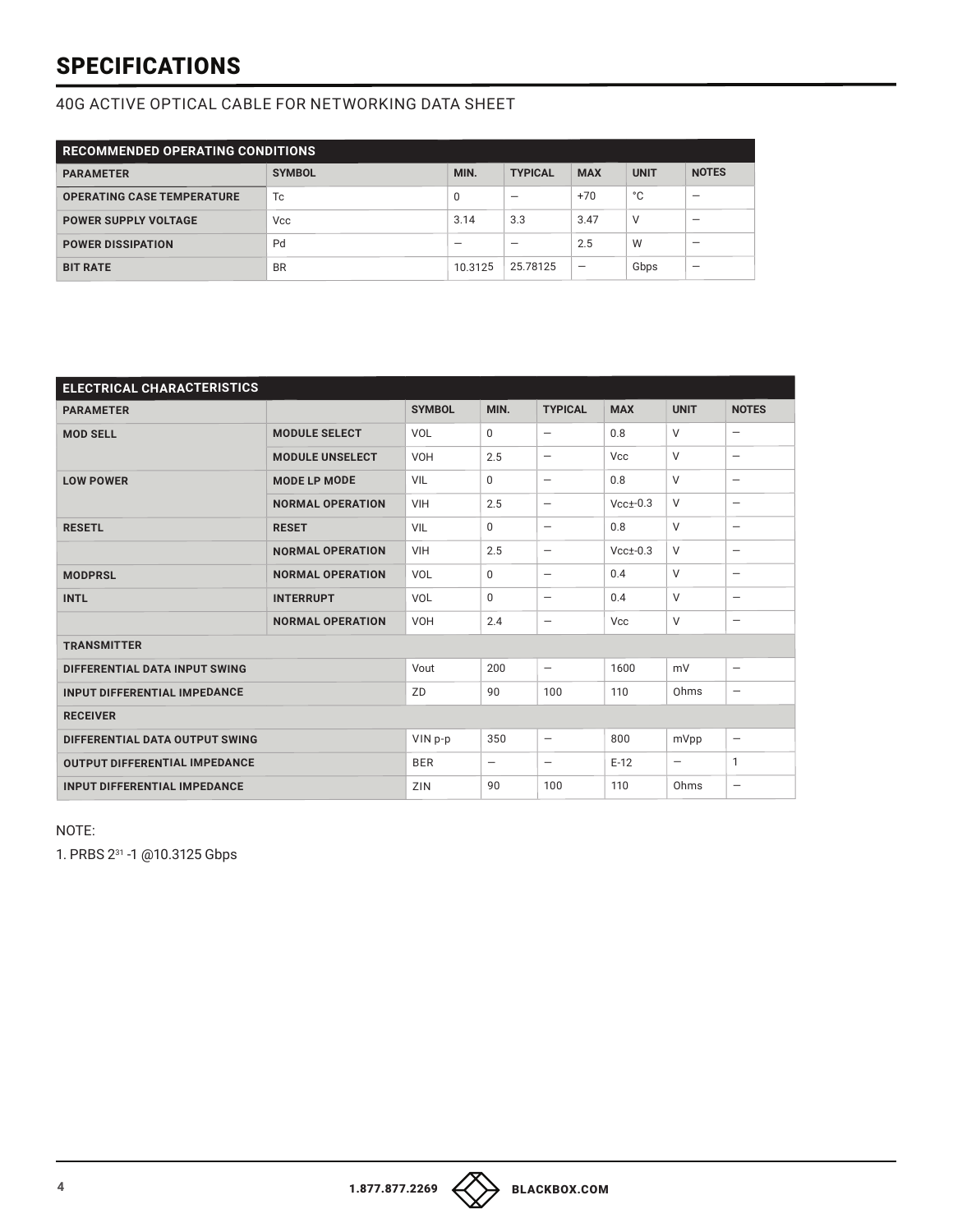40G ACTIVE OPTICAL CABLE FOR NETWORKING DATA SHEET

#### RECOMMENDED INTERFACE CIRCUIT



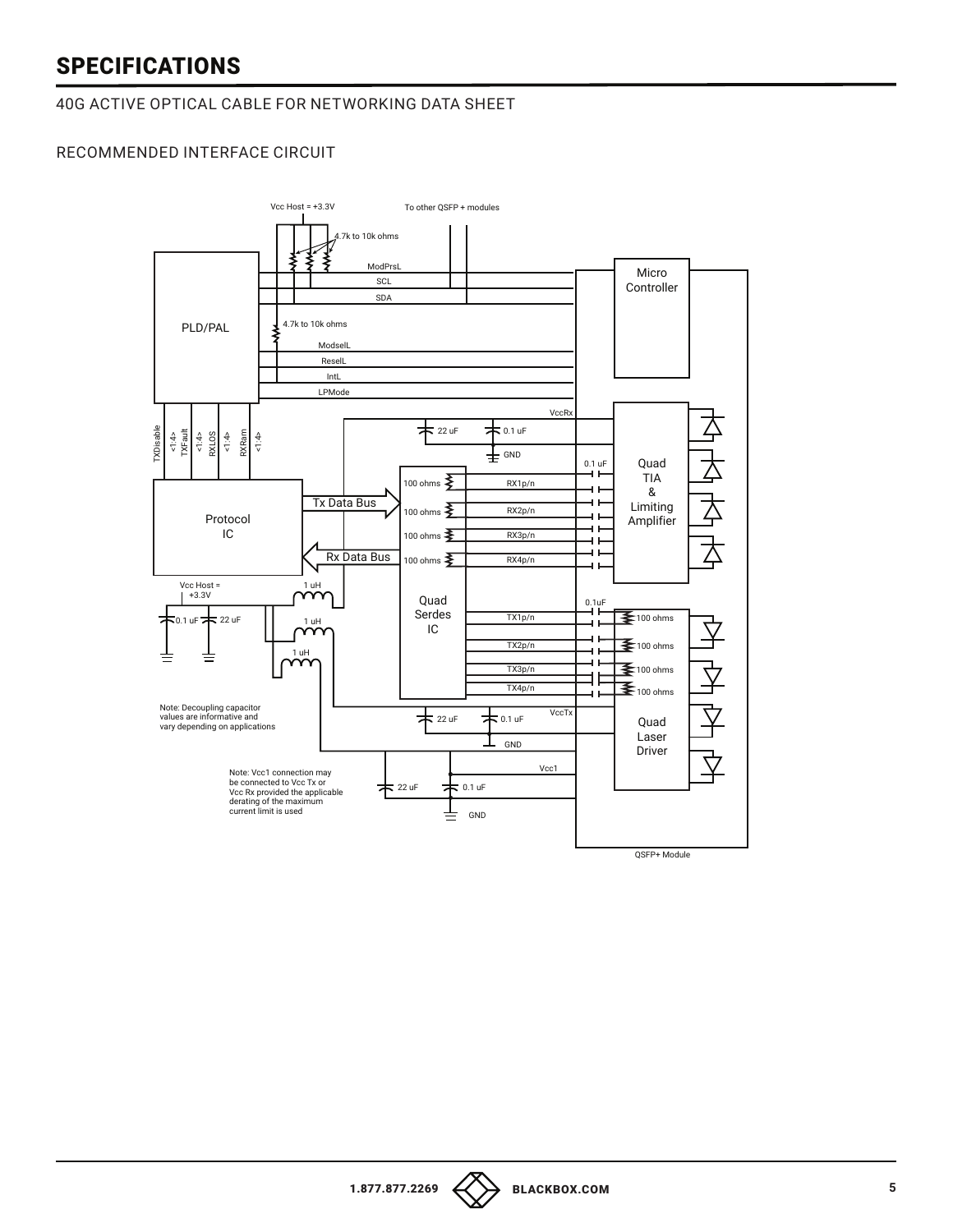#### 40G ACTIVE OPTICAL CABLE FOR NETWORKING DATA SHEET

#### PIN DESCRIPTIONS



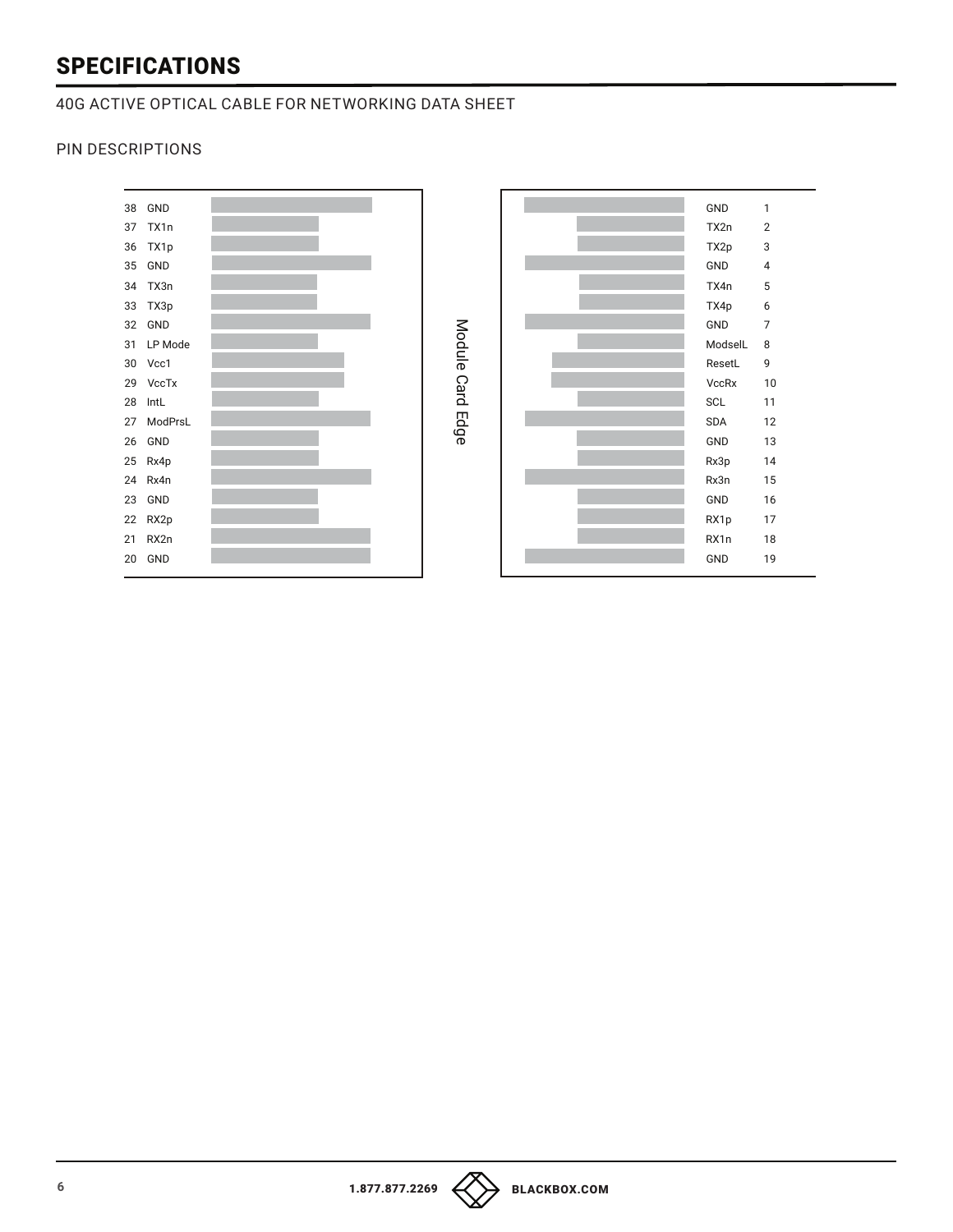#### 40G ACTIVE OPTICAL CABLE FOR NETWORKING DATA SHEET

| <b>PIN</b><br><b>SYMBOL</b><br><b>NOTES</b><br><b>NAME/DESCRIPTION</b><br>1<br>1<br>GND<br>Ground<br>Transmitter Inverted Data Input<br>$\overline{2}$<br>TX2n<br>Transmitter Non-Inverted Data Input<br>3<br>TX2p<br>1<br>GND<br>Ground<br>4<br>Transmitter Inverted Data Input<br>5<br>TX4n<br>Transmitter Non-Inverted Data Input<br>6<br>TX4p<br>1<br>Ground<br>7<br>GND<br>Module Select<br>ModSelL<br>8<br>9<br>ResetL<br><b>Reset Select</b><br>Vcc RX<br>+3.3 V Power Supply Receiver<br>10<br>2-wire serial interface clock<br><b>SCL</b><br>11<br>2-wire serial interface data<br><b>SDA</b><br>12<br>13<br>GND<br>Ground<br>1<br>14<br>Receiver Non-Inverted Data Output<br>RX3p<br>15<br>RX3n<br>Receiver Inverted Data Output<br>1<br>16<br><b>GND</b><br>Ground<br>Receiver Non-Inverted Data Output<br>17<br>RX1 <sub>p</sub><br>$\overline{\phantom{0}}$<br>Receiver Inverted Data Output<br>18<br>RX1n<br>$\mathbf{1}$<br>19<br>Ground<br>GND<br>1<br>GND<br>Ground<br>20<br>Receiver Inverted Data Output<br>21<br>RX2n<br>$\overline{\phantom{0}}$<br>Receiver Non-Inverted Data Output<br>22<br>RX <sub>2</sub> p<br>1<br>Ground<br>23<br>GND<br>Receiver Inverted Data Output<br>24<br>RX4n<br>25<br>Receiver Non-Inverted Data Output<br>RX4p<br>1<br>26<br>GND<br>Ground<br><b>Module Present</b><br>27<br>ModPrsL<br>28<br>IntL<br>Interrupt<br>Vcc TX<br>+3.3 V power supply transmitter<br>29<br>+3.3 V power supply<br>30<br>Vcc1<br>$\overline{\phantom{0}}$<br>31<br>LPMode<br>Low power mode<br>1<br>GND<br>Ground<br>32<br>Transmitter Non-Inverted Data Input<br>33<br>TX3p<br>Transmitter Inverted Data Input<br>$\overline{\phantom{0}}$<br>34<br>TX3n<br>1<br>Ground<br>35<br>GND<br>Transmitter Non-Inverted Data Input<br>36<br>TX1p<br>Transmitter Inverted Data Input<br>37<br>TX1n<br>1<br>38<br>GND<br>Ground | PIN FUNCTION DEFINITIONS |  |  |  |  |  |
|--------------------------------------------------------------------------------------------------------------------------------------------------------------------------------------------------------------------------------------------------------------------------------------------------------------------------------------------------------------------------------------------------------------------------------------------------------------------------------------------------------------------------------------------------------------------------------------------------------------------------------------------------------------------------------------------------------------------------------------------------------------------------------------------------------------------------------------------------------------------------------------------------------------------------------------------------------------------------------------------------------------------------------------------------------------------------------------------------------------------------------------------------------------------------------------------------------------------------------------------------------------------------------------------------------------------------------------------------------------------------------------------------------------------------------------------------------------------------------------------------------------------------------------------------------------------------------------------------------------------------------------------------------------------------------------------------------------------------------------------------------------------------------------------------------------------------------------------------------|--------------------------|--|--|--|--|--|
|                                                                                                                                                                                                                                                                                                                                                                                                                                                                                                                                                                                                                                                                                                                                                                                                                                                                                                                                                                                                                                                                                                                                                                                                                                                                                                                                                                                                                                                                                                                                                                                                                                                                                                                                                                                                                                                        |                          |  |  |  |  |  |
|                                                                                                                                                                                                                                                                                                                                                                                                                                                                                                                                                                                                                                                                                                                                                                                                                                                                                                                                                                                                                                                                                                                                                                                                                                                                                                                                                                                                                                                                                                                                                                                                                                                                                                                                                                                                                                                        |                          |  |  |  |  |  |
|                                                                                                                                                                                                                                                                                                                                                                                                                                                                                                                                                                                                                                                                                                                                                                                                                                                                                                                                                                                                                                                                                                                                                                                                                                                                                                                                                                                                                                                                                                                                                                                                                                                                                                                                                                                                                                                        |                          |  |  |  |  |  |
|                                                                                                                                                                                                                                                                                                                                                                                                                                                                                                                                                                                                                                                                                                                                                                                                                                                                                                                                                                                                                                                                                                                                                                                                                                                                                                                                                                                                                                                                                                                                                                                                                                                                                                                                                                                                                                                        |                          |  |  |  |  |  |
|                                                                                                                                                                                                                                                                                                                                                                                                                                                                                                                                                                                                                                                                                                                                                                                                                                                                                                                                                                                                                                                                                                                                                                                                                                                                                                                                                                                                                                                                                                                                                                                                                                                                                                                                                                                                                                                        |                          |  |  |  |  |  |
|                                                                                                                                                                                                                                                                                                                                                                                                                                                                                                                                                                                                                                                                                                                                                                                                                                                                                                                                                                                                                                                                                                                                                                                                                                                                                                                                                                                                                                                                                                                                                                                                                                                                                                                                                                                                                                                        |                          |  |  |  |  |  |
|                                                                                                                                                                                                                                                                                                                                                                                                                                                                                                                                                                                                                                                                                                                                                                                                                                                                                                                                                                                                                                                                                                                                                                                                                                                                                                                                                                                                                                                                                                                                                                                                                                                                                                                                                                                                                                                        |                          |  |  |  |  |  |
|                                                                                                                                                                                                                                                                                                                                                                                                                                                                                                                                                                                                                                                                                                                                                                                                                                                                                                                                                                                                                                                                                                                                                                                                                                                                                                                                                                                                                                                                                                                                                                                                                                                                                                                                                                                                                                                        |                          |  |  |  |  |  |
|                                                                                                                                                                                                                                                                                                                                                                                                                                                                                                                                                                                                                                                                                                                                                                                                                                                                                                                                                                                                                                                                                                                                                                                                                                                                                                                                                                                                                                                                                                                                                                                                                                                                                                                                                                                                                                                        |                          |  |  |  |  |  |
|                                                                                                                                                                                                                                                                                                                                                                                                                                                                                                                                                                                                                                                                                                                                                                                                                                                                                                                                                                                                                                                                                                                                                                                                                                                                                                                                                                                                                                                                                                                                                                                                                                                                                                                                                                                                                                                        |                          |  |  |  |  |  |
|                                                                                                                                                                                                                                                                                                                                                                                                                                                                                                                                                                                                                                                                                                                                                                                                                                                                                                                                                                                                                                                                                                                                                                                                                                                                                                                                                                                                                                                                                                                                                                                                                                                                                                                                                                                                                                                        |                          |  |  |  |  |  |
|                                                                                                                                                                                                                                                                                                                                                                                                                                                                                                                                                                                                                                                                                                                                                                                                                                                                                                                                                                                                                                                                                                                                                                                                                                                                                                                                                                                                                                                                                                                                                                                                                                                                                                                                                                                                                                                        |                          |  |  |  |  |  |
|                                                                                                                                                                                                                                                                                                                                                                                                                                                                                                                                                                                                                                                                                                                                                                                                                                                                                                                                                                                                                                                                                                                                                                                                                                                                                                                                                                                                                                                                                                                                                                                                                                                                                                                                                                                                                                                        |                          |  |  |  |  |  |
|                                                                                                                                                                                                                                                                                                                                                                                                                                                                                                                                                                                                                                                                                                                                                                                                                                                                                                                                                                                                                                                                                                                                                                                                                                                                                                                                                                                                                                                                                                                                                                                                                                                                                                                                                                                                                                                        |                          |  |  |  |  |  |
|                                                                                                                                                                                                                                                                                                                                                                                                                                                                                                                                                                                                                                                                                                                                                                                                                                                                                                                                                                                                                                                                                                                                                                                                                                                                                                                                                                                                                                                                                                                                                                                                                                                                                                                                                                                                                                                        |                          |  |  |  |  |  |
|                                                                                                                                                                                                                                                                                                                                                                                                                                                                                                                                                                                                                                                                                                                                                                                                                                                                                                                                                                                                                                                                                                                                                                                                                                                                                                                                                                                                                                                                                                                                                                                                                                                                                                                                                                                                                                                        |                          |  |  |  |  |  |
|                                                                                                                                                                                                                                                                                                                                                                                                                                                                                                                                                                                                                                                                                                                                                                                                                                                                                                                                                                                                                                                                                                                                                                                                                                                                                                                                                                                                                                                                                                                                                                                                                                                                                                                                                                                                                                                        |                          |  |  |  |  |  |
|                                                                                                                                                                                                                                                                                                                                                                                                                                                                                                                                                                                                                                                                                                                                                                                                                                                                                                                                                                                                                                                                                                                                                                                                                                                                                                                                                                                                                                                                                                                                                                                                                                                                                                                                                                                                                                                        |                          |  |  |  |  |  |
|                                                                                                                                                                                                                                                                                                                                                                                                                                                                                                                                                                                                                                                                                                                                                                                                                                                                                                                                                                                                                                                                                                                                                                                                                                                                                                                                                                                                                                                                                                                                                                                                                                                                                                                                                                                                                                                        |                          |  |  |  |  |  |
|                                                                                                                                                                                                                                                                                                                                                                                                                                                                                                                                                                                                                                                                                                                                                                                                                                                                                                                                                                                                                                                                                                                                                                                                                                                                                                                                                                                                                                                                                                                                                                                                                                                                                                                                                                                                                                                        |                          |  |  |  |  |  |
|                                                                                                                                                                                                                                                                                                                                                                                                                                                                                                                                                                                                                                                                                                                                                                                                                                                                                                                                                                                                                                                                                                                                                                                                                                                                                                                                                                                                                                                                                                                                                                                                                                                                                                                                                                                                                                                        |                          |  |  |  |  |  |
|                                                                                                                                                                                                                                                                                                                                                                                                                                                                                                                                                                                                                                                                                                                                                                                                                                                                                                                                                                                                                                                                                                                                                                                                                                                                                                                                                                                                                                                                                                                                                                                                                                                                                                                                                                                                                                                        |                          |  |  |  |  |  |
|                                                                                                                                                                                                                                                                                                                                                                                                                                                                                                                                                                                                                                                                                                                                                                                                                                                                                                                                                                                                                                                                                                                                                                                                                                                                                                                                                                                                                                                                                                                                                                                                                                                                                                                                                                                                                                                        |                          |  |  |  |  |  |
|                                                                                                                                                                                                                                                                                                                                                                                                                                                                                                                                                                                                                                                                                                                                                                                                                                                                                                                                                                                                                                                                                                                                                                                                                                                                                                                                                                                                                                                                                                                                                                                                                                                                                                                                                                                                                                                        |                          |  |  |  |  |  |
|                                                                                                                                                                                                                                                                                                                                                                                                                                                                                                                                                                                                                                                                                                                                                                                                                                                                                                                                                                                                                                                                                                                                                                                                                                                                                                                                                                                                                                                                                                                                                                                                                                                                                                                                                                                                                                                        |                          |  |  |  |  |  |
|                                                                                                                                                                                                                                                                                                                                                                                                                                                                                                                                                                                                                                                                                                                                                                                                                                                                                                                                                                                                                                                                                                                                                                                                                                                                                                                                                                                                                                                                                                                                                                                                                                                                                                                                                                                                                                                        |                          |  |  |  |  |  |
|                                                                                                                                                                                                                                                                                                                                                                                                                                                                                                                                                                                                                                                                                                                                                                                                                                                                                                                                                                                                                                                                                                                                                                                                                                                                                                                                                                                                                                                                                                                                                                                                                                                                                                                                                                                                                                                        |                          |  |  |  |  |  |
|                                                                                                                                                                                                                                                                                                                                                                                                                                                                                                                                                                                                                                                                                                                                                                                                                                                                                                                                                                                                                                                                                                                                                                                                                                                                                                                                                                                                                                                                                                                                                                                                                                                                                                                                                                                                                                                        |                          |  |  |  |  |  |
|                                                                                                                                                                                                                                                                                                                                                                                                                                                                                                                                                                                                                                                                                                                                                                                                                                                                                                                                                                                                                                                                                                                                                                                                                                                                                                                                                                                                                                                                                                                                                                                                                                                                                                                                                                                                                                                        |                          |  |  |  |  |  |
|                                                                                                                                                                                                                                                                                                                                                                                                                                                                                                                                                                                                                                                                                                                                                                                                                                                                                                                                                                                                                                                                                                                                                                                                                                                                                                                                                                                                                                                                                                                                                                                                                                                                                                                                                                                                                                                        |                          |  |  |  |  |  |
|                                                                                                                                                                                                                                                                                                                                                                                                                                                                                                                                                                                                                                                                                                                                                                                                                                                                                                                                                                                                                                                                                                                                                                                                                                                                                                                                                                                                                                                                                                                                                                                                                                                                                                                                                                                                                                                        |                          |  |  |  |  |  |
|                                                                                                                                                                                                                                                                                                                                                                                                                                                                                                                                                                                                                                                                                                                                                                                                                                                                                                                                                                                                                                                                                                                                                                                                                                                                                                                                                                                                                                                                                                                                                                                                                                                                                                                                                                                                                                                        |                          |  |  |  |  |  |
|                                                                                                                                                                                                                                                                                                                                                                                                                                                                                                                                                                                                                                                                                                                                                                                                                                                                                                                                                                                                                                                                                                                                                                                                                                                                                                                                                                                                                                                                                                                                                                                                                                                                                                                                                                                                                                                        |                          |  |  |  |  |  |
|                                                                                                                                                                                                                                                                                                                                                                                                                                                                                                                                                                                                                                                                                                                                                                                                                                                                                                                                                                                                                                                                                                                                                                                                                                                                                                                                                                                                                                                                                                                                                                                                                                                                                                                                                                                                                                                        |                          |  |  |  |  |  |
|                                                                                                                                                                                                                                                                                                                                                                                                                                                                                                                                                                                                                                                                                                                                                                                                                                                                                                                                                                                                                                                                                                                                                                                                                                                                                                                                                                                                                                                                                                                                                                                                                                                                                                                                                                                                                                                        |                          |  |  |  |  |  |
|                                                                                                                                                                                                                                                                                                                                                                                                                                                                                                                                                                                                                                                                                                                                                                                                                                                                                                                                                                                                                                                                                                                                                                                                                                                                                                                                                                                                                                                                                                                                                                                                                                                                                                                                                                                                                                                        |                          |  |  |  |  |  |
|                                                                                                                                                                                                                                                                                                                                                                                                                                                                                                                                                                                                                                                                                                                                                                                                                                                                                                                                                                                                                                                                                                                                                                                                                                                                                                                                                                                                                                                                                                                                                                                                                                                                                                                                                                                                                                                        |                          |  |  |  |  |  |
|                                                                                                                                                                                                                                                                                                                                                                                                                                                                                                                                                                                                                                                                                                                                                                                                                                                                                                                                                                                                                                                                                                                                                                                                                                                                                                                                                                                                                                                                                                                                                                                                                                                                                                                                                                                                                                                        |                          |  |  |  |  |  |
|                                                                                                                                                                                                                                                                                                                                                                                                                                                                                                                                                                                                                                                                                                                                                                                                                                                                                                                                                                                                                                                                                                                                                                                                                                                                                                                                                                                                                                                                                                                                                                                                                                                                                                                                                                                                                                                        |                          |  |  |  |  |  |

#### NOTE:

1. Circuit Ground is internally isolated from Chassis Ground.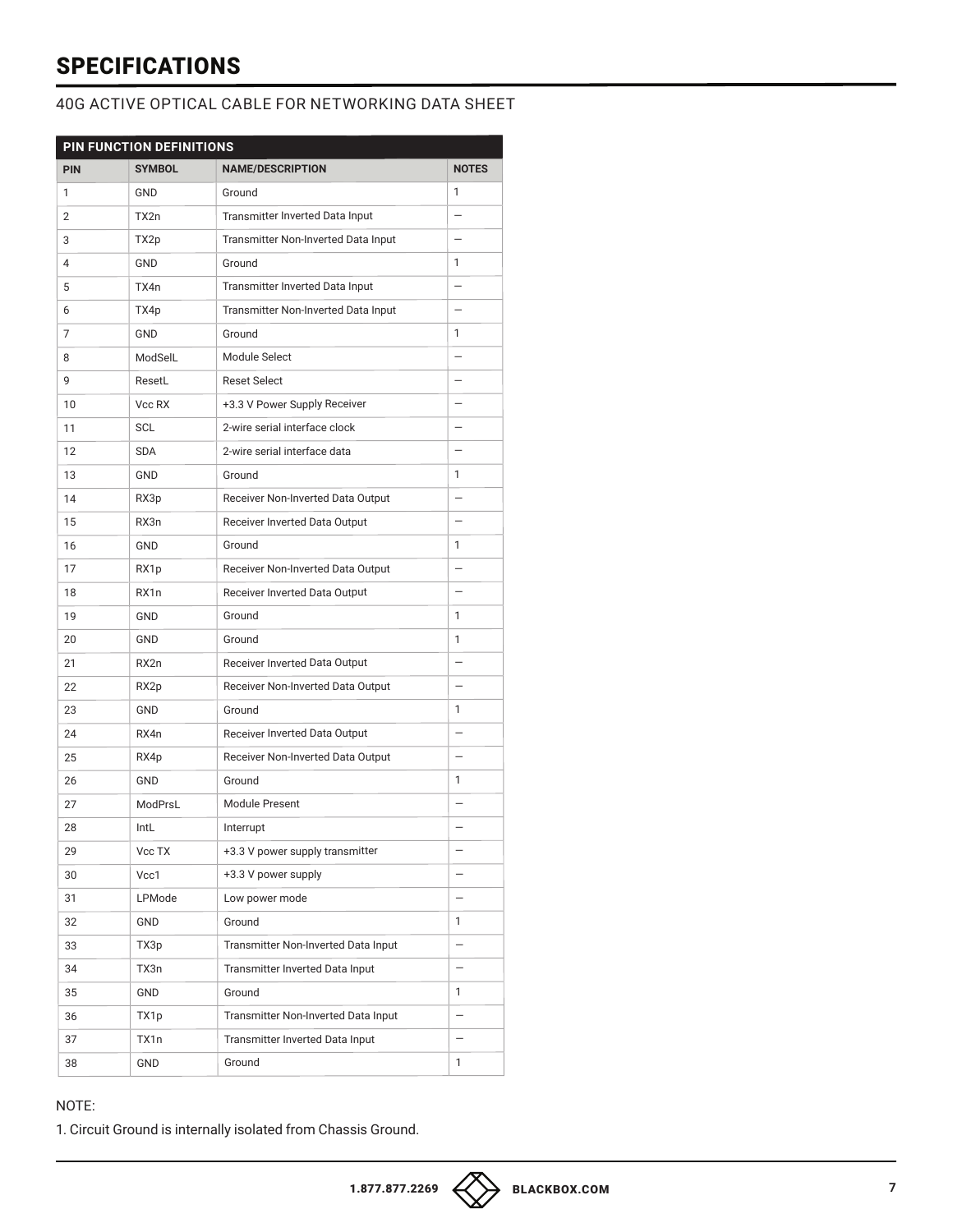#### 40G ACTIVE OPTICAL CABLE FOR NETWORKING DATA SHEET

#### MECHANICAL DESIGN DIAGRAM MEMORY MAP

| 2-wire Serial Address 1010000x                |
|-----------------------------------------------|
| Lower Page 00h                                |
| 0 Identifier                                  |
| 1-2 Status                                    |
| 3-21 Interrupt Flags                          |
| 22-33 Free Side Device Monitors               |
| 34-81 Channel Monitors                        |
| 82-85 Reserved                                |
| 86-98 Control                                 |
| 99 Reserved                                   |
| 100-104 Hardware Interrupt Pin Masks          |
| 105-106 Vendor Specific                       |
| 107 Reserved                                  |
| 108-110 Free Side Device Properties           |
| 111-112 Assigned for use by PCI Express       |
| 113 Free Side Device Properties               |
| 114-118 Reserved                              |
| 119-122 Password Change Entry Area (Optional) |
| 123-126 Password Entry Area (Optional)        |
| 127 Page Select Byte                          |



|                            | Optional                                    | Optional            | Optional                               |
|----------------------------|---------------------------------------------|---------------------|----------------------------------------|
| Upper Page 00h             | Page 01h                                    | Page 02h            | Page 03h                               |
| 128 Identifier             | 128 CC_APPS                                 | 128-255 User EEPROM | 128-175 Free Side Device Thresholds    |
| 129-191 Base ID Fields     | 129 AST Table Length (TL)                   | Data                |                                        |
|                            | 130-131 Application Code<br>Entry 0         |                     |                                        |
|                            | 132-133 Application Code<br>Entry 1         |                     |                                        |
|                            | 134-253 other entries                       |                     | 176-223 Channel Thresholds             |
| 192-223 Extended ID        |                                             |                     | 224 TX EQ and RX Emphasis Magnitude ID |
| 224-255 Vendor Specific ID |                                             |                     | 225 RX output amplitude Indicators     |
|                            |                                             |                     | 226-241 Channel Controls               |
|                            |                                             |                     | 242-251 Channel Monitor Masks          |
|                            | 254-255 Application Code<br><b>Entry TL</b> |                     | 252-255 Reserved                       |